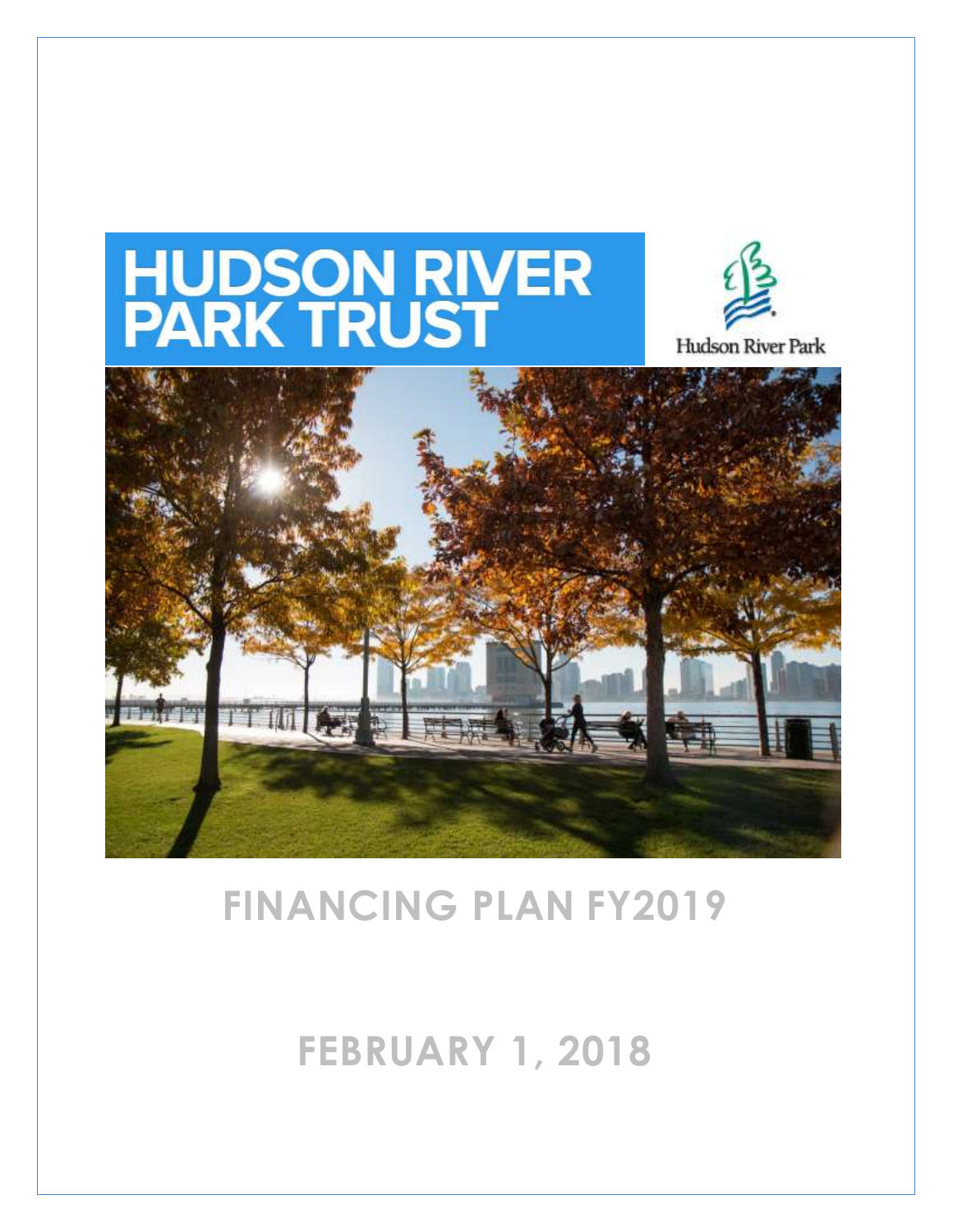## **Important Update (dated February 9, 2018)**

*The Hudson River Park Act mandates that the Hudson River Park Trust (Trust) prepare a Financing Plan annually by February 1, before either the New York State or New York City Budgets are adopted for the coming fiscal year. The New York State budget year begins annually on April 1, while the New York City budget year begins annually on July 1. As a result, the Trust's annual Financing Plan is necessarily a snapshot of information available prior to February 1st of any given year.* 

*As of February 1, 2018, the Trust is aware that Governor Cuomo has announced his intention to work*  with New York City to finalize a completion plan for the balance of the park, while ensuring that the *Hudson River Estuarine Sanctuary is also protected. Because the Governor issued his preliminary budget for FY18-19 on January 16, 2018, the document that follows includes this potential allocation and possible projects even though the budget must still be approved by the State Legislature. As of February 1, no information on the City's proposed budget was available, so this document does not indicate any potential new allocations for Hudson River Park beyond those identified in the current New York City Capital Budget. To the extent that there is a notable update in the coming months, the Trust will update this document.*

#### **Introduction**

Nearly twenty years after its creation in 1998, construction of Hudson River Park (the Park) – occupying a four mile stretch of New York City and State property along Manhattan's Hudson River edge – is approximately 77% complete or currently in progress. The park includes a dozen completed public park piers, acres of landscaped paths, lawns and gardens, four dedicated non-motorized boat houses, and some of the most popular and heavily used athletic fields in New York City. New Yorkers from all over the city and state, and tourists from all over the world come to enjoy its vistas, use its playgrounds and get on the river in kayaks, ferries and sailboats.



The diagram below depicts the status of park completion. To date, Hudson River Park has benefited from State and City appropriations, as well as federal and private funding and funding commitments, totaling approximately \$930 million. Of this amount, approximately \$507 million has already been expended on public park areas. The unexpended balance encompasses a variety of new construction and major capital maintenance projects that are currently in progress. The most significant of these, from a cost perspective, are the Pier 55 park project and Pier 40 pile repair job which together account for approximately \$300 million of the committed but unexpended total.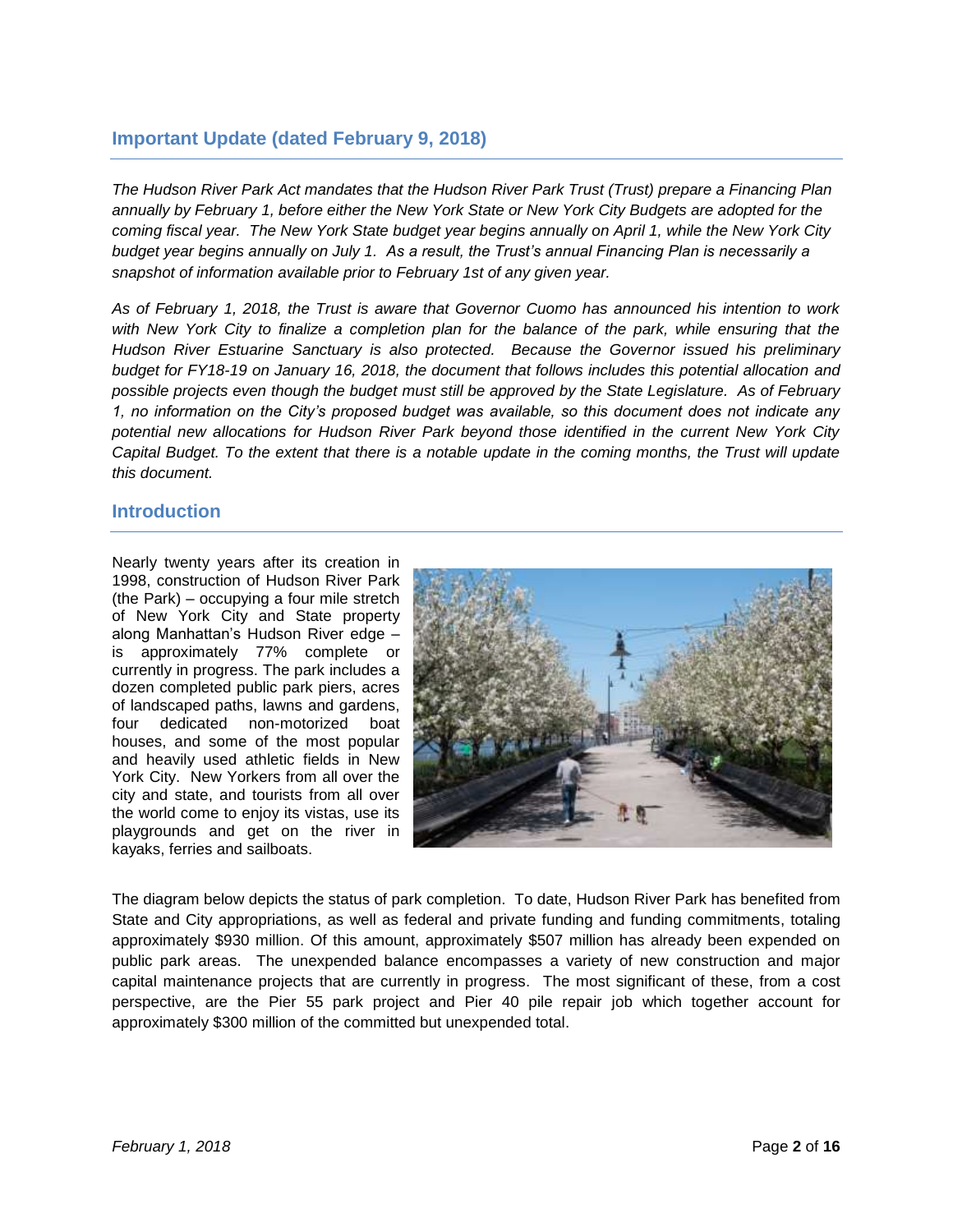

The Trust estimates that the capital cost to complete the remaining portions of the park that are not yet funded is approximately \$209 million. Potential sources have been identified for approximately \$88 million (41 percent) of this funding shortfall. The most significant of these potential sources are:

- In his recent "State of the State" address, Governor Cuomo announced his intention to work with New York City to finalize a completion plan for the balance of the park, while ensuring that the Hudson River Estuarine Sanctuary is also protected. In his recommended budget for FY18-19, issued on January 16, 2018, the Governor proposed an allocation of \$50 million for Hudson River Park. While the budget must still be approved by the State Legislature, an allocation of this magnitude would enable the Park to take a significant leap forward.
- Hudson River Park Trust (Trust) has identified a potential funding source proceeds from certain air rights transactions currently being considered through New York City's formal land use process – for another \$48 million. If the air rights transfers are approved pursuant to local zoning, \$38.5 million would be applied to certain new park improvement projects within the Community Board 4 area of Hudson River Park identified below, with the balance reserved for future capital maintenance projects within that same district.

As in the past, the Trust will pursue both public and private funding sources to secure the balance of funds necessary to complete the Park.

In the case of Pier 76, the existing New York City Police Department (NYPD) tow pound would need to be relocated in order to make the site available for both Park and commercial use, as intended by the Act.

The construction and operation of Hudson River Park has contributed significantly to the vitality of New York, resulting in billions of dollars of direct and indirect benefits to the City and State. Completing the Park will expand high-quality public open space for all New Yorkers, support economic growth and local job opportunities, while continuing to catalyze private investment in adjoining neighborhoods.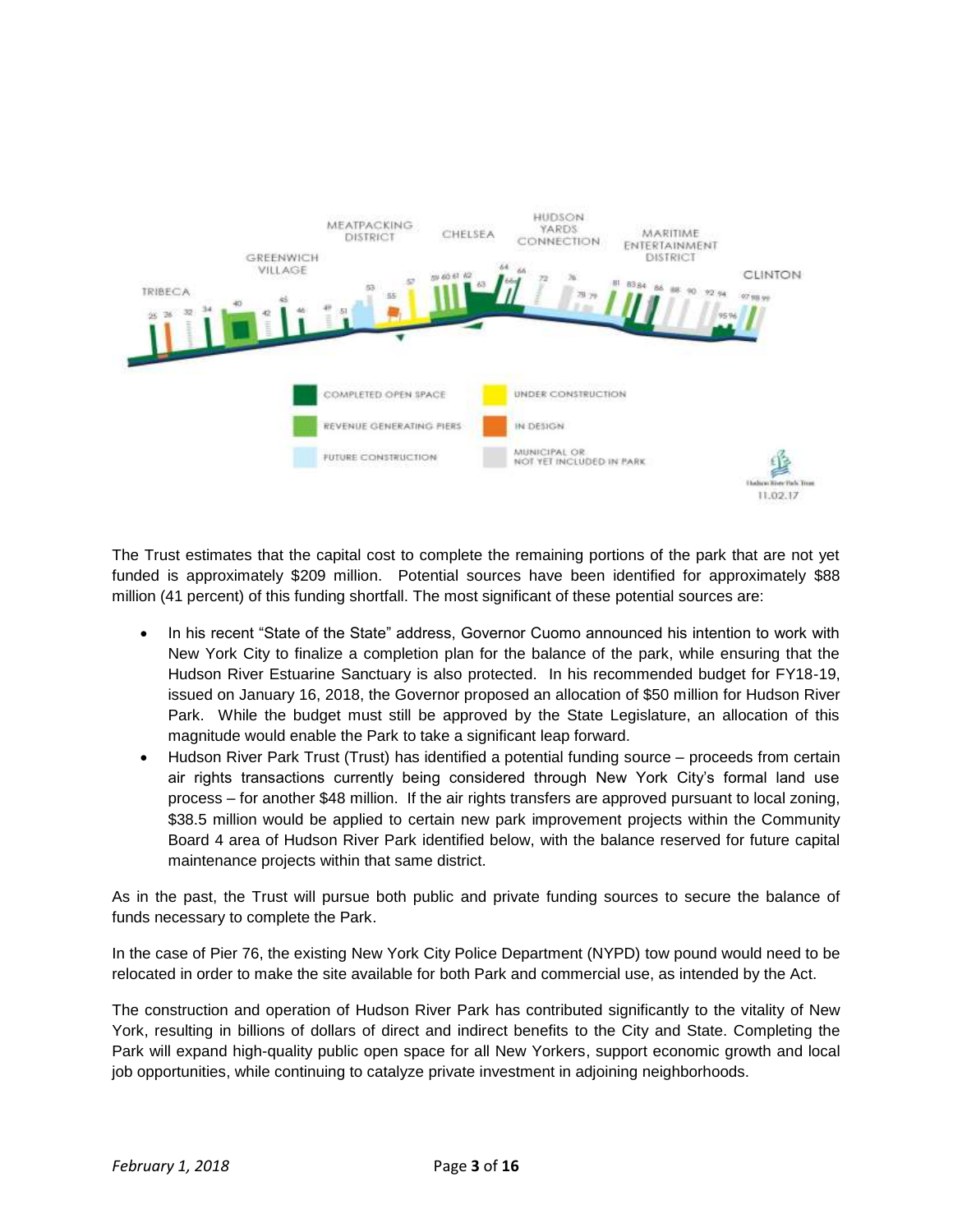# **Capital Budget Support and Sources**

The Park has benefited greatly from capital budget funding from both the City and State. From the time the Trust was created in 1998 to the beginning of the current fiscal year, the City and State have appropriated and directed approximately \$585 million to the Park. This includes federal funds that have been provided under the leadership of Albany and City Hall through the Lower Manhattan Development Corporation and the State Department of Transportation. Over the years, City Council members and the Borough President of Manhattan have generously provided member item contributions in response to specific requests, as has New York State Assembly Member Dick Gottfried and Senator Brad Hoylman.

In January, 2018, Governor Cuomo issued his proposed State budget for State fiscal year 2018-19. The budget recommends providing the highest single year State appropriation ever provided to Hudson River Park -- \$50 million. New York State must still adopt the budget officially before these funds can be appropriated.

As anticipated in the Hudson River Park Act (Act), the Trust has also pursued private contributions and grants. Philanthropists Barry Diller and Diane Von Furstenberg, through their family foundation, have pledged \$185 million for the construction of "Pier 55", the replacement of Pier 54, as a public park pier. Hudson River Park Friends has recently led a successful campaign to raise funds for an ambitious reconstruction of the Chelsea Waterside Park playground. This private effort has been supported by City Council Speaker Corey Johnson, Assembly Member Dick Gottfried and Senator Brad Hoylman, each of whom has contributed significant funding as well. The Trust will continue to pursue grants and other public funding opportunities to advance the completion of the Park.

Hudson River Park was established on the principle that it would be financially self-supporting to the extent practicable. Accordingly, neither the City nor the State provides direct funding support for the Park's on-going maintenance and operations. In recent years the Trust has achieved this goal by generating sufficient revenue from a combination of leases, permits, parking revenue, fees, and annual contributions, to meet annual maintenance and operating expenses. However, the level of self-generated income has generally not been adequate to cover both these expenses and increasing capital maintenance costs. Capital maintenance costs include the periodic reconstruction of existing Park facilities approaching the end of their useful lives, such as heavily used playgrounds and artificial turf ball fields, as well as stabilizing legacy assets inherited when the Park was created, such as caring for the historic bulkhead or repairing or replacing the Pier 40 roof.

Today, capital maintenance costs not supported by public funds consume roughly 20% of the Trust's selfgenerated revenue; yet, this cost category was not fully considered during the passage of the Act. While the State and City have recently provided support for several large capital reconstruction projects, the broad capital maintenance category is expected to grow steadily in the future and the Park needs a sufficient and predictable income stream to meet this challenge. Moreover, when scarce State and City capital budget dollars are diverted to the Park's urgent capital maintenance needs, available funding for new Park construction becomes constrained.

To address future operating and capital maintenance needs, and also to advance the objective of Park completion, the Trust must secure new long-term revenue-generating leases for Pier 40 and Pier 76. Throughout 2017, the Trust worked closely with Community Board 2 and elected officials to discuss amendments to the Act required to attract a viable development at Pier 40. As a result of this process, the Trust is hopeful that in 2018 the NYS Legislature will consider allowing a longer lease term and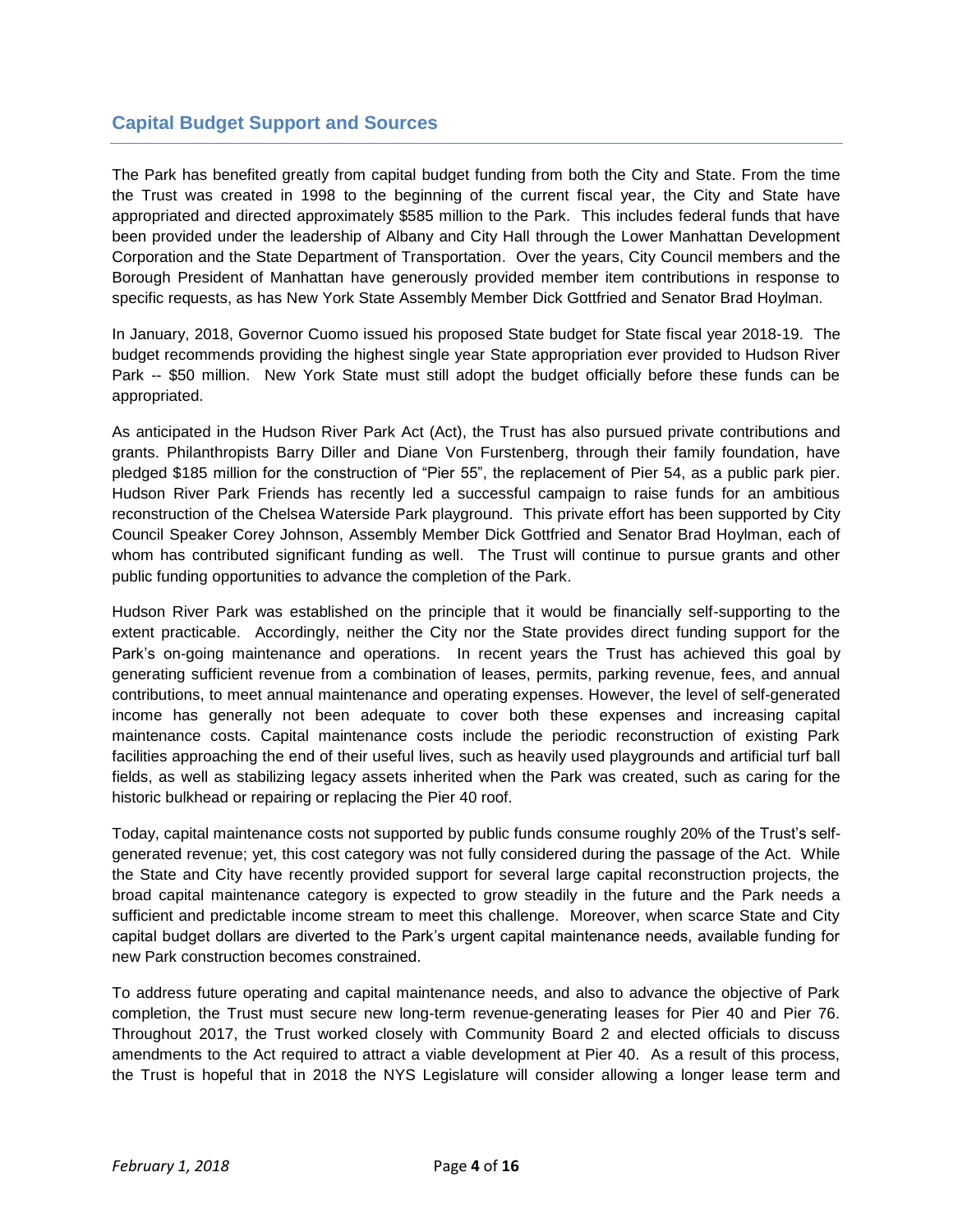permitting office use at Pier 40 as part of any future redevelopment. Should such an amendment be approved, the Trust would commence a competitive selection process seeking a developer.

### **Park Completion Plan**

The narrative that follows describes the status of park completion for all of the areas not shown as complete on the diagram map above. Projects are grouped under one of the following headings: 1) under construction; 2) fully funded projects; 3) funding sources identified but not yet secured and 4) unfunded. As noted, most of the unfunded projects also require land use or other decisions before they can be implemented. Except where otherwise described, projects are listed from south to north.



#### *Under Construction***:**

Two areas in the Meatpacking District are fully funded and are currently under construction: the Pier 54



Connector, and Pier 57, inclusive of the Pier 57 Open Space. The Trust is also in the process of installing a comprehensive signage and wayfinding system throughout the entire project area – the first permanent signage program in Park history.

#### **Pier 54 Connector │Bloomfield St. to W. 14 St**

The Pier 54 Connector project consists of an expansion of the public esplanade from Bloomfield Street to 14<sup>th</sup> Street where it will link to the newly constructed Pier 57 public esplanade. In-

water construction is complete, and landscape finishes and the installation of utilities are in progress. Approximately 24,300 square feet of new public open space will be created. The total cost of the project is approximately \$22.5 million. In addition, the Trust acted as initial project sponsor for an adjacent crosswalk project being constructed by NYS Department of Transportation.

#### **Pier 57 & Pier 57 Open Space │W 14 St to W 17 St**

Nearby, at Pier 57, a private developer, RXR/Youngwoo & Associates, is rehabilitating historic Pier 57 into a hub for office, cultural, recreational and public market activities. The approximately \$350 million project will encompass approximately 480,000 square feet of rentable space and the creation of 3.1 acres of public open space. Google, the project's anchor office tenant, signed a 15-year sublease with RXR/Youngwoo & Associates to occupy 250,000 square feet of office space.

The developer of the Pier 57 project is also in the midst of constructing a new publicly accessible roof-top park, perimeter walkway and overwater platform esplanade in conjunction with its private development. This approximately 3.1 acre public open space component of the project will be fully funded by the private developer at an estimated cost of \$14.8 million.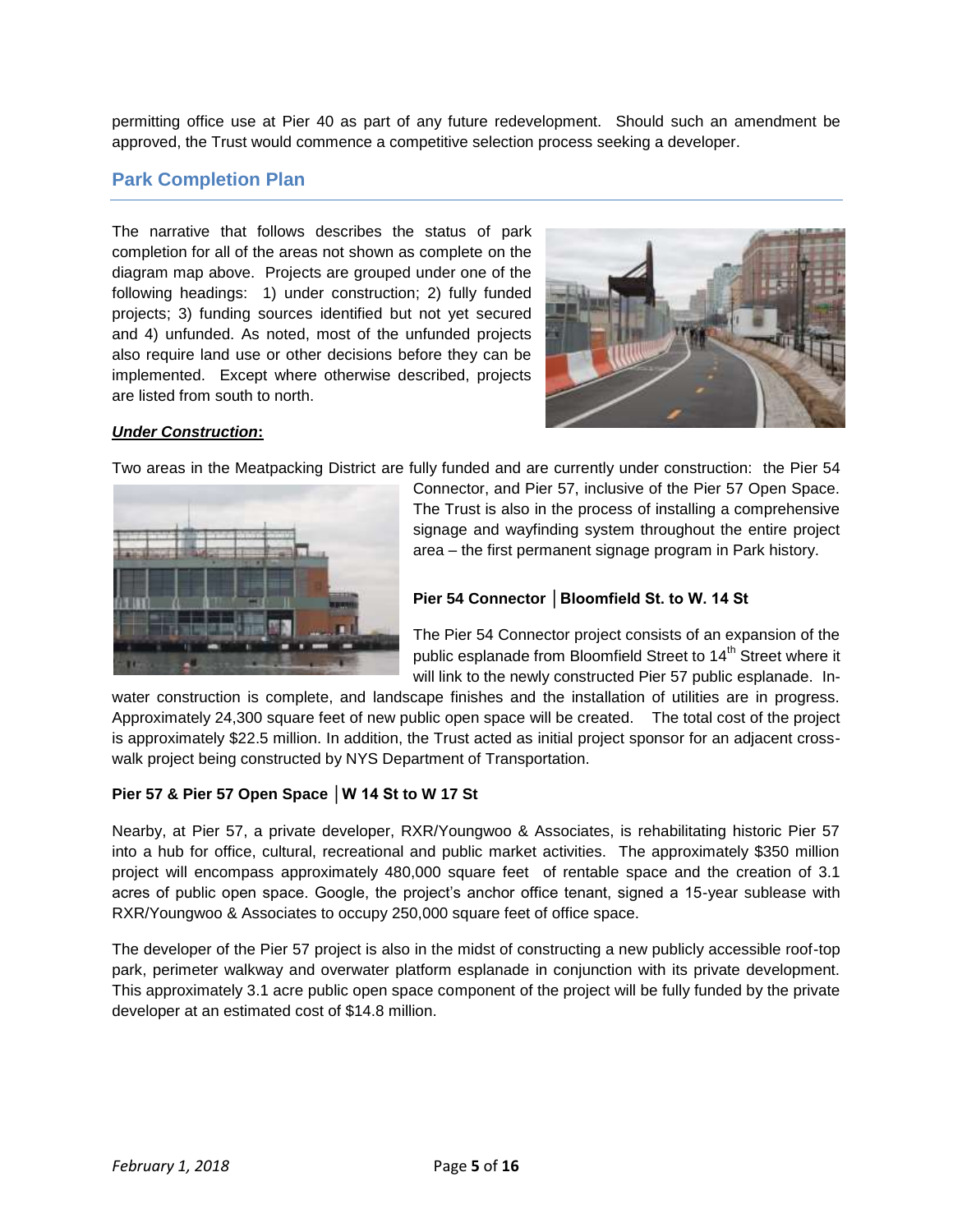#### **Major Capital Maintenance Projects │Greenwich Village and Chelsea**

Aside from these new construction projects, the Trust is also performing construction in Greenwich Village to restore the historic Hudson River bulkhead near Morton Street, and in Chelsea at Chelsea Waterside Park playground. Together, the cost of these projects to the Trust are estimated at \$20.9 million. The

projects are in areas of the Park that were previously completed, and are therefore considered "capital maintenance." As noted above, this cost category was not fully considered when the Act was originally enacted. In these cases, the Trust was able to secure New York State funding to undertake the urgent bulkhead repairs and associated landscape restoration, and a combination of private donations and appropriations from elected officials for the playground restoration.



#### *Fully Funded Projects:*

As of January 2018, funding sources and commitments have been secured for several important additional projects. As described below, these projects are in various stages of design, permitting and construction.



#### **1. Pier 26 Park & Upland │North Moore & Hubert St │ Tribeca**

In 2006, the Lower Manhattan Development Corporation provided \$72.6 million towards the build-out of the Tribeca section of the Park.

Additional federal funding (obtained by Congressman Jerrold Nadler), as well as allocations from the City and State, enabled the Trust to complete Pier 25, upland park areas to the north and south of the pier, and a boathouse and restaurant building at the foot of Pier 26.

In 2016, the State and City helped the Trust secure a \$10 million commitment from the Lower Manhattan Development Corporation



towards the completion of Pier 26. Added to commitments of \$10 million from the City and a \$10



million donation from Citigroup (\$30 million in total), such funding is sufficient for the design and completion of the Pier 26 park finishes.

Design of the pier is well under way, and Manhattan Community Board 1, in which Pier 26 is located, is highly supportive of the planned mix of programming components. Aside from a small active field area, which was requested to support the explosive growth of

children's sports in Lower Manhattan, Pier 26 will feature a number of ecological components, including an "ecological get down" at the western end of the pier. Assuming required permits are issued,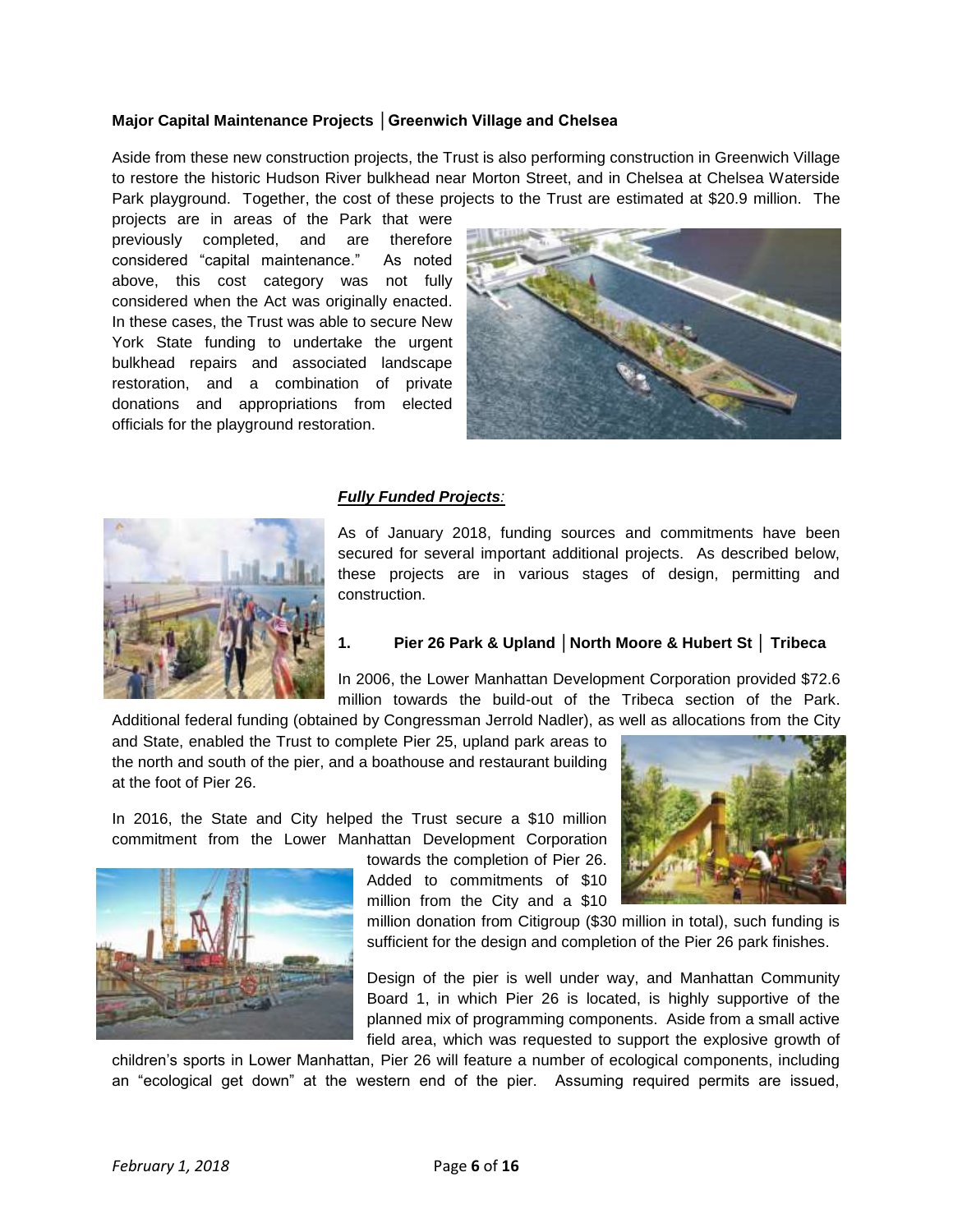construction of the get down will occur in 2018, with the balance of the pier's construction taking place thereafter.

#### 2. **Pier 40 Pile Repairs │ W Houston St**

One other major construction project is expected to commence in 2018: the phased repair plan for Pier 40's deteriorated piles. Given the number of piles and degree of degradation, this is a very large, multiyear endeavor expected to cost approximately \$104 million. The Trust has secured the funds required for such construction through the sale of air rights from Pier 40 and expects to start repairs in Spring 2018 as soon as regulatory approvals are received.

#### 3. **LGBT Memorial │ Bethune St**

On June 26, 2016, Governor Cuomo signed Executive Order No. 158, establishing an LGBT Memorial Commission to provide recommendations for a memorial in the City of New York to stand as an international symbol against ignorance, hate, bigotry, and gun violence, and to honor the victims of the June 12, 2016 shooting at Pulse nightclub in Orlando, Florida. In the ensuing months, the Commission selected Hudson River Park as the location for the monument, and then initiated a public design competition for the memorial. In June 2017, Governor Cuomo announced that Anthony Goicolea Studios had won the design competition.

The Trust has been asked to facilitate design and installation of the memorial, which is expected to cost approximately \$1 million. Other project costs are being handled directly by New York State Office of Parks, Recreation, and Historic Preservation. Construction is scheduled to be completed for Heritage of Pride celebration in June 2018.

#### **4. Pier 55 │ W 14th St**

In November 2014, the Trust and Barry Diller/Diane von Furstenberg announced a plan to replace the dilapidated Pier 54 with a new pier combining public park and performance space to be named Pier 55. The cost is estimated at over \$200 million, of which the donor will fund approximately \$185 million. Supplemental funding is to come from the City, and private funds previously received by the Trust. Additional funding from Diller/von Furstenberg will provide continued operating and programming support.



The commitments regarding Pier 55 have been set forth in a 20-year lease with a newly formed nonprofit, Pier55, Inc., which will undertake and pay for most construction and operating costs associated with the new Park pier. Barry Diller has signed a pledge agreement under which he will provide operating funds to the non-profit for maintenance. Construction of the 2.7-acre Park pier commenced in 2016; however, litigation significantly delayed the project. In November 2017, Governor Cuomo, the donors and litigants announced an agreement for construction to resume. The Trust must re-secure permits from regulatory agencies in order to do so; assuming such permits are secured, construction will recommence in May 2018, with completion expected by the end of 2020.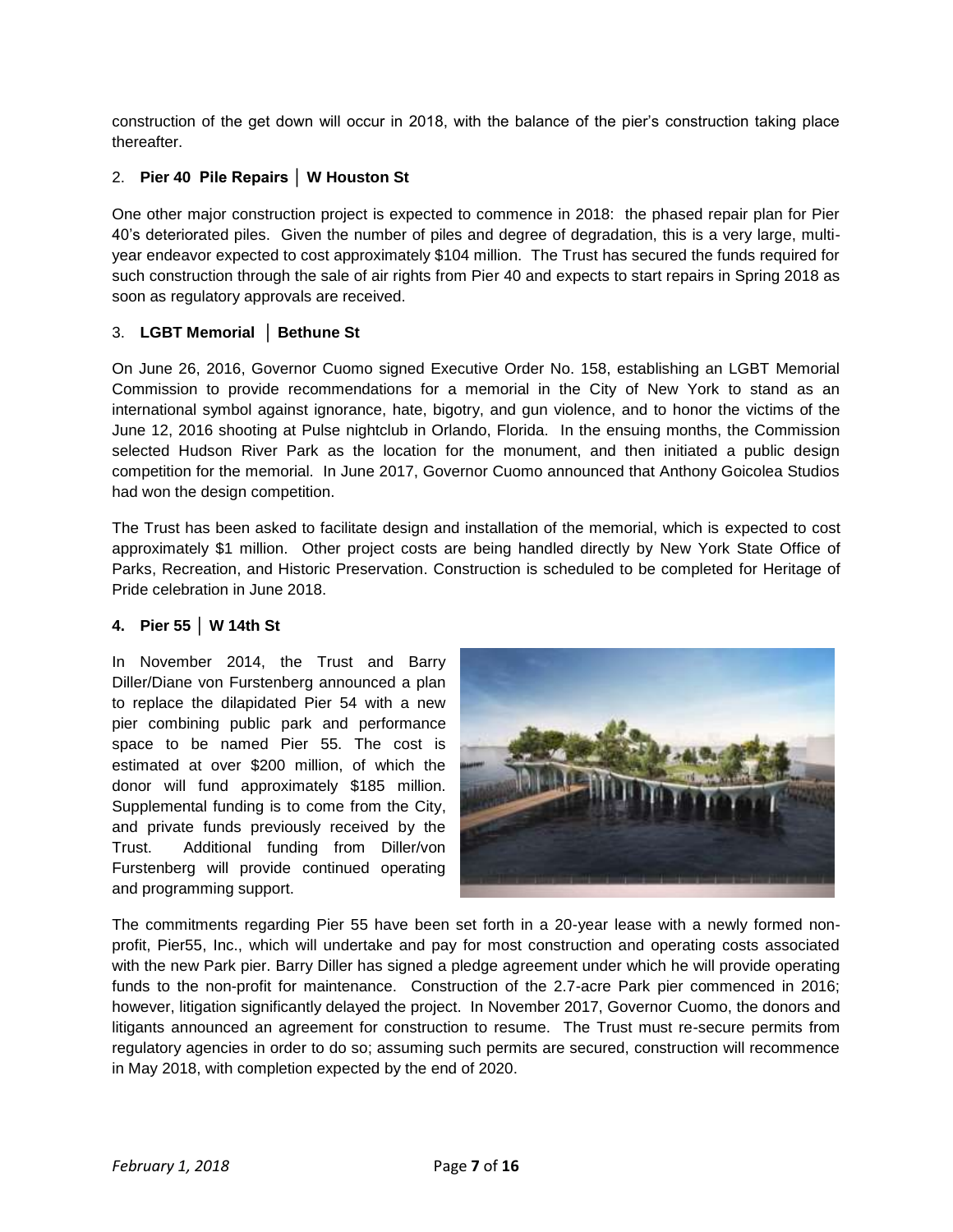#### *Projects with Funding Sources Identified but Not Yet Secured:*

As noted above, Governor Cuomo's proposed FY18-19 budget has identified \$50 million for Hudson River Park construction, subject to budget approval by the NYS Legislature on or about March 31, 2018. In addition, two separate air rights transfers from Hudson River Park are currently being considered through the New York City's Uniform Land Use Review Procedure (ULURP) process. If approved, the Trust would receive \$46.57 million, with 80% to be used for park construction and 20% for capital maintenance projects, both within Manhattan Community Board 4's boundaries  $-14^{th}$  Street to 59<sup>th</sup> Street where there are a number of incomplete park areas.

With respect to the air rights transfer funds to be allocated to park construction, the Trust undertook a consultation process with Community Board 4 to identify and prioritize park construction projects within the Community Board 4 boundaries that could be implemented with funding from the contemplated transfers. In December 2017 and January 2018, Community Board 4 undertook a public discussion about such priorities, with the Trust providing preliminary cost estimates and other information to inform the discussion.

Community Board 4 has now provided a project list in priority order to the Trust. These projects are to be designed and constructed from funds from both the State budget and the transfer of development rights, should they become available. Once the State budget is passed, the Trust intends to start the design work for Pier 97 and its adjacent upland area as a first priority. The following is a description of each project that could be potentially funded through either air rights sales or New York State funding as ranked by Community Board 4.

#### **1 Pier 97 │ W 57th St**

The Park's northernmost public open pier, Pier 97, is slated to become a public recreation space that will serve the expanding residential neighborhood of West Clinton. Using City funding secured through Hudson River Park Friends, the Trust was able to rebuild the pier's structural deck several years ago at a cost of approximately \$16.1 million. However, insufficient funds were available at that time to complete the



pier. Pier 97 measures approximately 79,620 square feet. Its estimated design and construction cost, inclusive of the associated Pier 97 Upland project listed below, is approximately \$35.7 million.

#### **2. Chelsea Waterside Park Upgrade/Expansion│ W 22 St to W 24 Street**

The section of Hudson River Park known as Chelsea Waterside Park was built by the NYS Department of Transportation prior to Hudson River Park's existence. Since then, the Trust has replaced the heavily used artificial turf ballfield, and is currently renovating the playground as part of a major capital maintenance/reconstruction project described above. Other upgrades are currently needed, including an expansion of the dog run, a picnic area expansion, and construction of new public restrooms which were never installed when this park area was originally built. The cost of these upgrades is estimated at approximately \$8 million.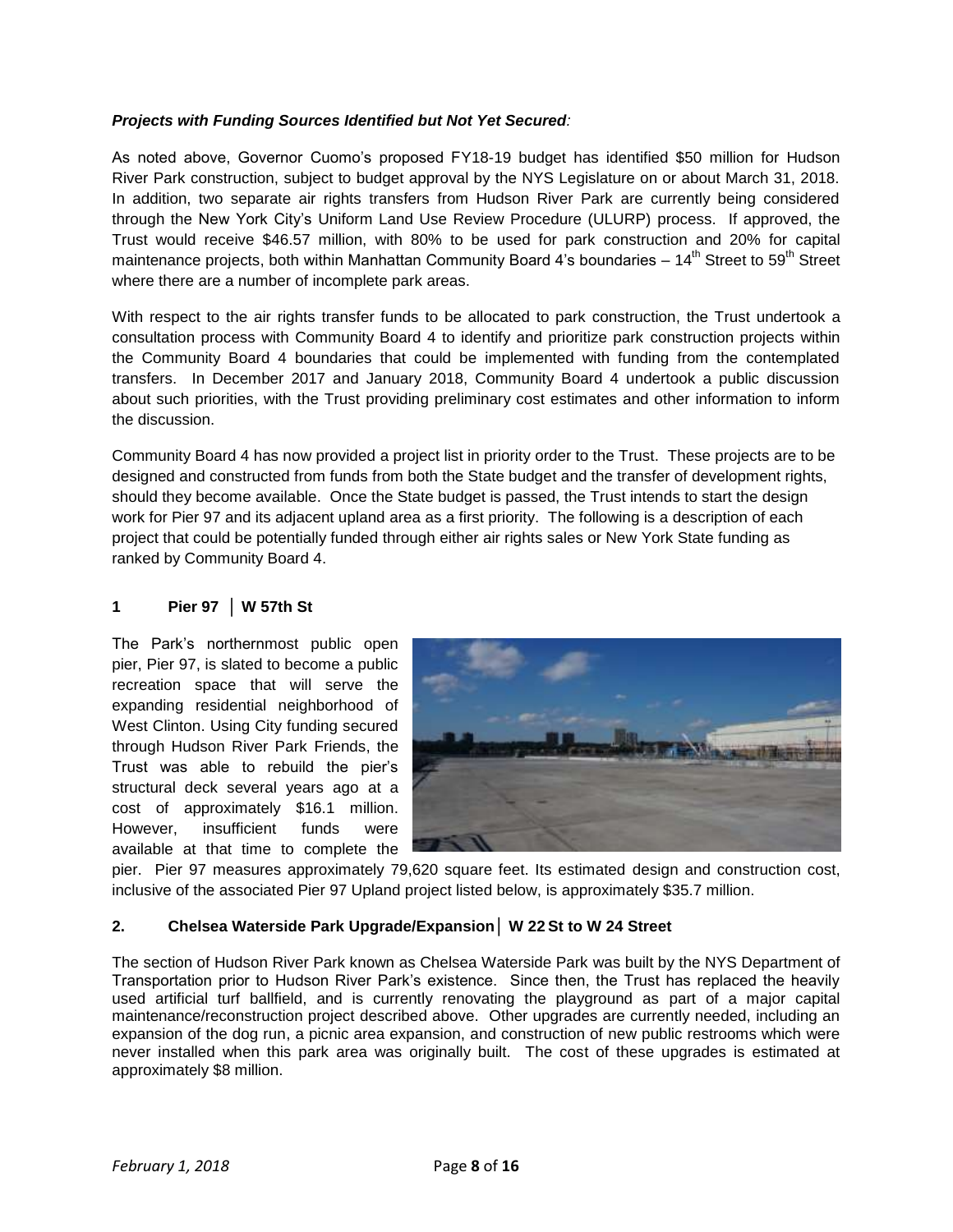#### **3. Pier 97 Upland │ W 57th St**

Adjacent to Pier 97 is a sizable upland area measuring approximately one acre. When this area and Pier 97 are complete, the "Clinton Cove" portion of Hudson River Park will be significantly enhanced. A small building will be required to serve as a utility hub for park uses in this zone, and for public restrooms and as a satellite facility for park maintenance. Its estimated design and construction cost, inclusive of the associated Pier 97 project listed above, is approximately \$35.7 million.

#### **4. Gateway Tunnel Area** │ **W 29 St to W 30 St**

The upland area opposite Hudson Yards from 29<sup>th</sup> to 35<sup>th</sup> Streets is among the least improved in the entire Park. However, the area is complicated by several land use planning issues. Among these is the planned "Gateway Tunnel" for Amtrak and New Jersey Transit. While that project has not yet been formally approved, it is anticipated that construction of the two new tunnel tubes required for the project would directly affect the area of Hudson River Park between approximately 29<sup>th</sup> Street and 30<sup>th</sup> Street beginning in 2021 and lasting through 2022. Within this area is a narrow interim public walkway and a portion of the existing heliport.

Community Board 4 has requested that the Trust commence design of this area as public park space, both to guide the Gateway project and with the idea that if the Gateway project is delayed or does not advance, some park improvements could be made to this unattractive area. The Trust estimates on a preliminary basis that the cost of the new Park improvements for the 29<sup>th</sup> Street to 35<sup>th</sup> Street section, inclusive of this project, is approximately \$37.4 million.

#### **5. Pier 66a Historic Float Bridge │ W** 26 St

Pier 66a, also known as the Baltimore & Ohio Railroad Float Transfer Bridge, is an existing historic resource and is also the means of access to an important revenue-generating facility (Pier 66 Maritime restaurant) as well as to several historic vessels. Recent inspections performed by a marine engineer on the Trust's behalf have identified significant structural problems on the eastern end of the float bridge. Repairing the float bridge will be a complicated project requiring underpinning to support the historic structure prior to making structural repairs. The



Trust has engaged an engineer to design the necessary repairs. Until the design is further advanced, it is difficult to determine repair costs; however, at this time, the amount is estimated to be approximately \$2.8 million.

Given that repairs may need to commence prior to the Trust receiving funding from anticipated air rights sales, the Trust plans to use State funding for the float bridge repairs.

#### **6. Pile Supported Walkway │ W 58 and W 59th Streets**

At the northernmost edge of the Park, plans call for a modest new over-water pedestrian platform and related upland park construction to improve circulation and safety between West  $57<sup>th</sup>$  and West  $58<sup>th</sup>$ Streets. The existing area is too narrow to accommodate both a full width bikeway and esplanade and must therefore be widened. The Trust has entered into a contract with a marine engineer to design the structural portion of the improvements. We expect that construction of the widened walkway, inclusive of utilities, railings, lighting, and other finishes would cost approximately \$6.5 million.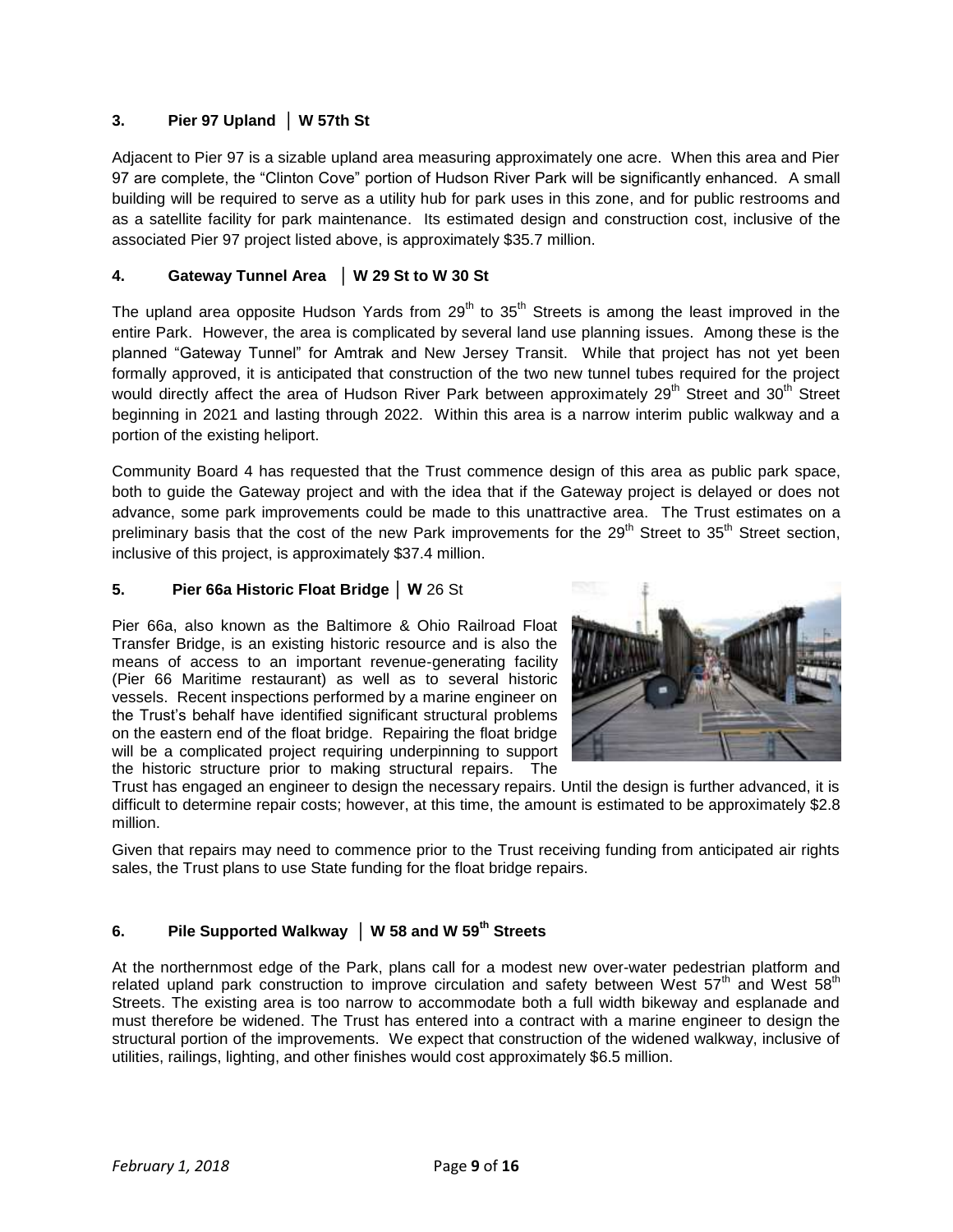#### **7. Pier 76 beach area │** W 34 St to W 35 St

Immediately south of Pier 76 is an area where there is an existing soft edge rather than the historic bulkhead typical of the rest of Hudson River Park. Plans and permits for Hudson River Park have long included a "beach" where some combination of habitat enhancement, environmental education and/or non-motorized boating could occur. The preliminary cost estimate for this work is included in the \$37.4 million figure cited above for the  $29<sup>th</sup>$  Street to  $35<sup>th</sup>$  Street section.

#### *Projects Partially Funded and With Funding Sources Not Yet Identified*

In addition to the projects listed above, there are several Park improvements for which funding must still be identified, or which have only partial funding. In addition, all but two of these projects require a land use decision or other public process before they can be implemented. The Trust works closely with the City and State, including local elected officials and community boards, to try to resolve these issues, and will continue to do so.

#### 1**. Pier 26 Estuarium │ Upland area near Pier 26**

Plans for the Tribeca park section have always included an "estuarium" – a river research and education facility identified in the Act. The estuarium will be operated by Clarkson University, in association with the Trust and several participating not-for-profits. The consortium of operators was selected pursuant to a competitive Request for Expressions of Interest. The Trust has secured approximately \$10.1 million towards the cost of constructing the estuarium, with \$5 million of this amount from the Port Authority of NY/NJ and the balance from the NYS Department of Environmental Conservation and NYS Department of State.

The Trust will assist Clarkson University with raising the estimated \$30-40 million needed to complete the estuarium through grants and donations. The Trust expects that the estuarium, once complete, will be the responsibility of Clarkson University and not require operating support from the Trust.

In the meantime, the Trust was fortunate to secure the pro bono services of architect Rafael Vinoly, who has been assisting the Trust and Clarkson with preliminary planning including a design concept for the estuarium building.

#### **2. Pier 40 Redevelopment │ Houston St**

Pier 40 is the largest property in the Park and home to athletic fields, administrative and operating facilities of the Trust, a commercial parking garage, and commercial excursion vessels. Parking and dinner cruise uses at Pier 40 net the Trust approximately \$5.9 million in annual operating revenue, but this is before consideration of capital maintenance costs for this deteriorated structure. The building is well past its useful life and essential repairs to its core systems have been

required for a number of years; for example, the Trust is



currently upgrading the entire sprinkler system. The roof of the southern shed is also much deteriorated, with the result that vehicles are no longer permitted below it.

Until several years ago, Pier 40 generated approximately 40% of the Park's income, but that revenue share has declined as a result of Pier 40's poor condition and income growth from other locations within the Park. Today, net operating income from Pier 40 accounts for approximately 25% of the Trust's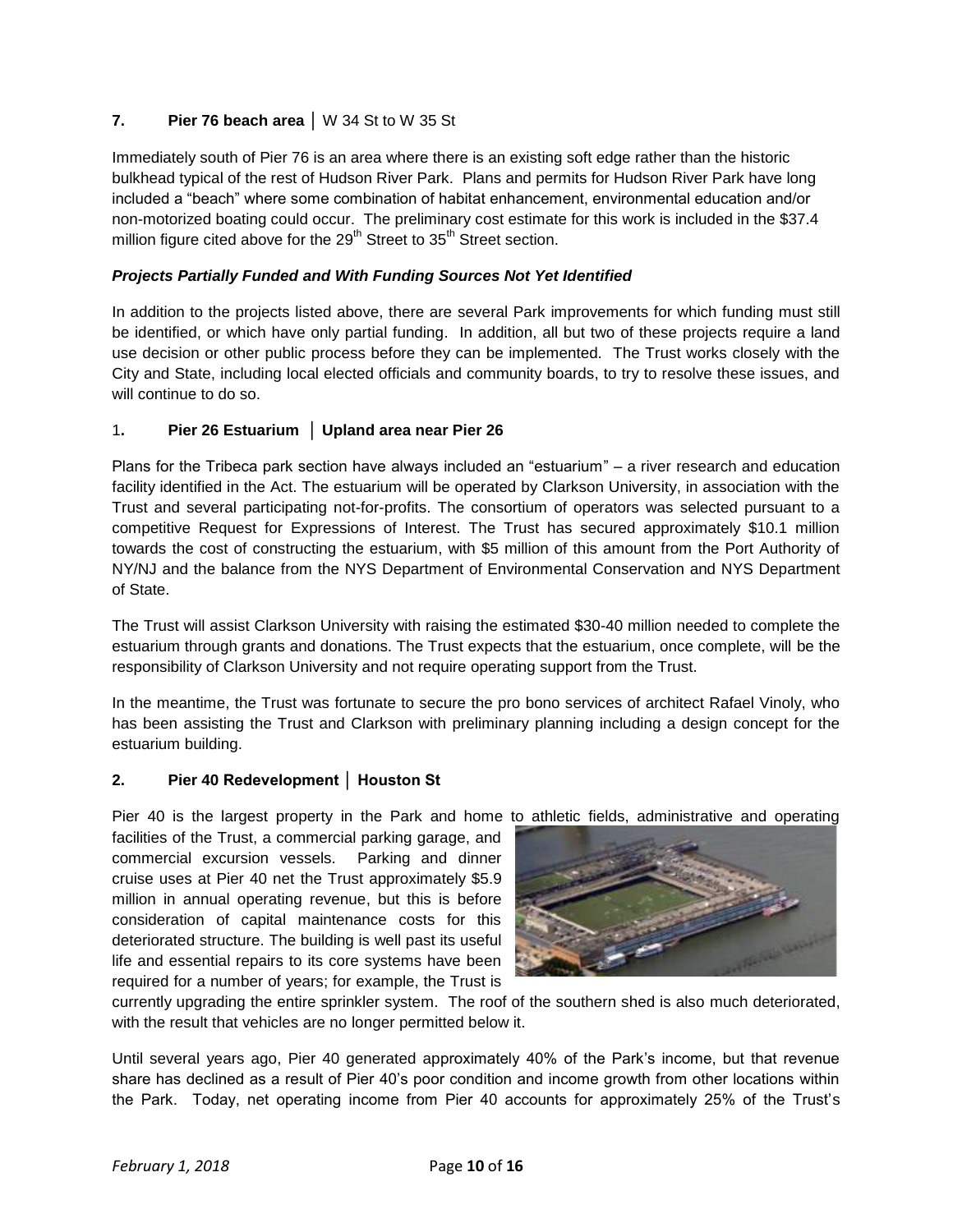annual operating revenue. However, when the full Pier 40 capital maintenance costs are taken into account, the overall benefit to the Trust's operating budget is severely reduced.

As described above, the Trust was able to secure \$100 million from the private developer of the St. John's Terminal Building as a result of an air rights sale pursuant to local zoning and the Hudson River Park Act. In 2018, pending receipt of permits, we will begin using these funds to repair the deteriorated piles that support the pier. An additional \$14.1 million has been made available by the City to address other Pier 40 building infrastructure deficiencies over a three-year period. Should the Act be amended, this additional City funding will help sustain existing recreational and revenue generating uses until private redevelopment can be initiated as intended under the Act.

As a designated "park/commercial" pier under the Act, Pier 40 is intended to be redeveloped privately. Prior plans to rehabilitate Pier 40 considered through two separate RFP processes were abandoned due to a combination of restrictions on permissible uses, a short lease term and community concerns. For most of 2017, the Trust participated in a Pier 40 task force convened by Manhattan Community Board 2 that explored existing conditions, concerns and desires. As a result of this process, Community Board 2 agreed in concept to support a change in the Hudson River Park Act to allow a longer lease term and introduce commercial offices as a permissible use at Pier 40, subject also to achieving many community goals for Pier 40.

The Trust is now discussing next steps for Pier 40 with elected officials. If the Act can be amended, the Trust would work with the community on a competitive RFP that can achieve community support. Even subsequent to selecting a developer, there are still numerous steps that must occur before any construction could commence: these include advancing a business negotiation, preparing an Environmental Impact Statement (EIS), completing ULURP to address complex business, environmental and zoning issues; conducting a significant action process pursuant to the Act, and executing a lease. The Trust assumes that that a future developer would be responsible for the capital cost to permanently reconstruct the public ballfields and other public amenities and complete the upland park section east of Pier 40's bulkhead.

#### **3. Gansevoort Peninsula │ Horatio-Bloomfield St │ Meatpacking District**

At 5.6 acres, the Gansevoort Peninsula will eventually become one of the Park's largest recreational spaces. New York City is nearing completion on the demolition of a former sanitation facility at the Gansevoort Peninsula, at which time the property will be turned over to the Trust for park construction. The City's Department of Sanitation may then elect to build a new marine transfer station (MTS) at the western edge of the peninsula.

The Trust has \$23.1 million in dedicated settlement funds paid by the City from previous third-party litigation related to Gansevoort's prior sanitation use; such funds can only be used for park construction at Gansevoort. The Trust has not yet identified a source for completing the unfunded balance of the Gansevoort park construction cost, which will include a habitat enhancement at the southern edge of the peninsula. The unfunded costs for build-out of the park at the Gansevoort Peninsula, inclusive of a soft edge on the south side of the Peninsula, are estimated at approximately \$61 million, with an additional \$15 million estimated for a park maintenance/public restroom/utilities building.

The Trust's ability to advance a final design for new park construction has been delayed by the uncertainty surrounding the future MTS. The Trust is in discussion with New York City about the timing of decision-making, and about whether there is an efficient way to proceed with design of the peninsula even in the absence of a decision on the MTS.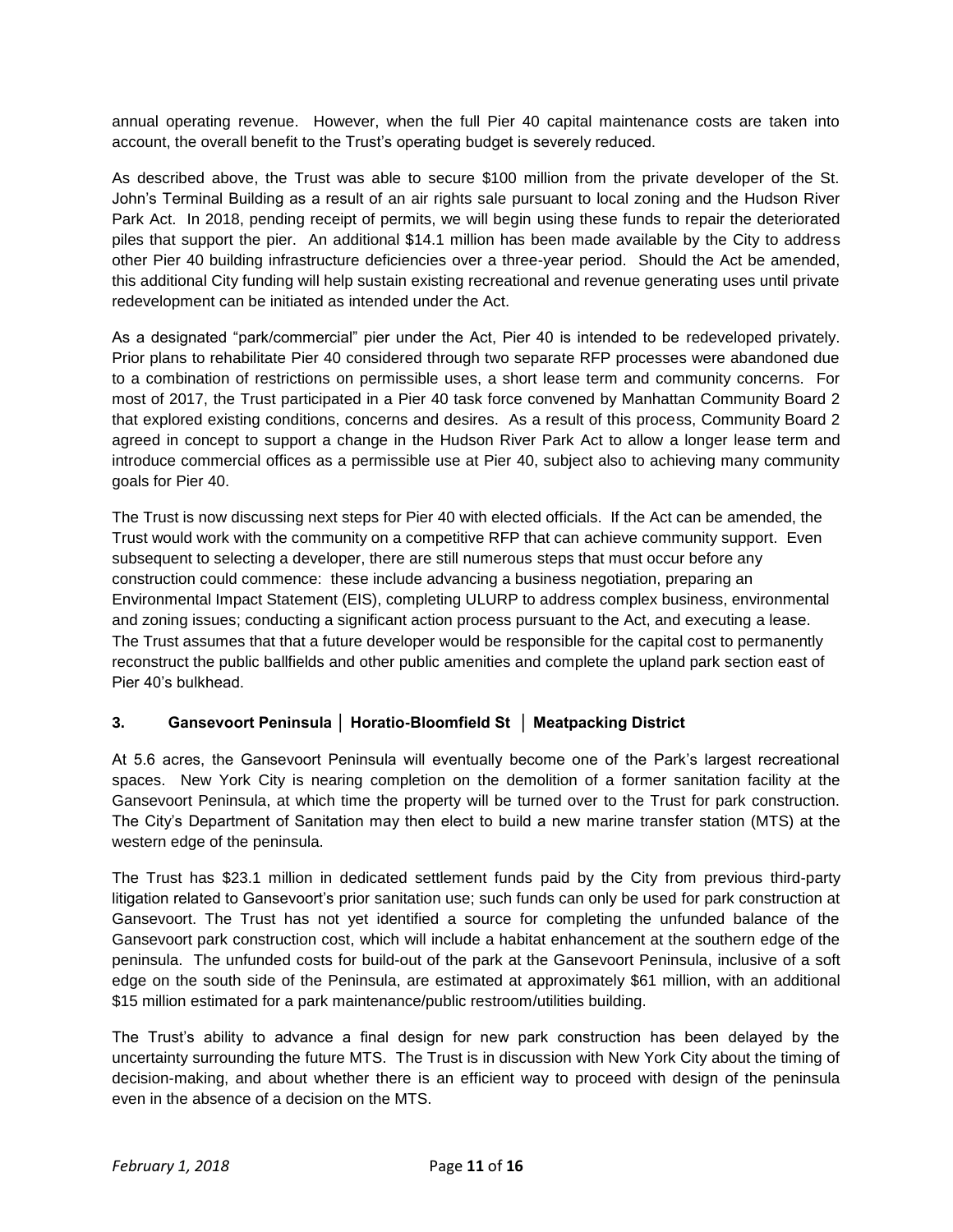#### **4. Upland Park │ W 29th -35th St**

As new residential buildings come on line on the far west side of Manhattan, this portion of the Park will serve the rapidly developing Hudson Yards neighborhood. Moreover, this section is in close proximity to the No. 7 train expansion, making this area of the Park more easily accessible to residents of Queens as well as Manhattan. The development of this area is a priority for Community Board 4.

As described above, Community Board 4 has identified two portions of the upland area between  $29<sup>th</sup>$  and  $35<sup>th</sup>$  Streets for possible advancement with air rights funds: the blocks



between 29<sup>th</sup> and 30<sup>th</sup> Streets, and the beach area between 34<sup>th</sup> to 35<sup>th</sup> Streets. The upland area between these blocks will also need to be improved.

Aside from the Gateway Tunnel project identified above, the Trust's ability to move forward with this project area also depends on the ability to finalize the future location of the West 30<sup>th</sup> Street heliport. The Trust is working with the State and City to try to advance a decision on this issue.

As discussed above, the Trust estimates on a preliminary basis that the cost of the new Park improvements, exclusive of potential bulkhead work, for the 29<sup>th</sup> Street to 35<sup>th</sup> Street section is approximately \$37.4 million.

#### **5. Pier 76 │ W 34th St**

Pier 76 currently serves as an NYPD tow pound. Under the Act, the City is required to use "best efforts" to relocate the tow pound so that the pier can be made available for park development. As amended in 2013, upon the completion of development, the Act requires that at least 50% of the Pier 76 footprint be devoted to public park use, while the balance may be used for commercial purposes permitted under the Act. Pier 76 measures approximately 245,865 square feet, with an additional 55,350 square feet of upland area; the total area available for parkland is approximately 178,282 square feet (4 acres).



Pier 76 presents an important opportunity for the Trust to create both new parkland and a new source of revenue to support on-going Park operations and maintenance costs.

At the present time, the Trust believes that an RFP would require a private developer to be responsible for all capital costs except, potentially, those for public open space and new park building. However, this division of responsibility is yet to be determined.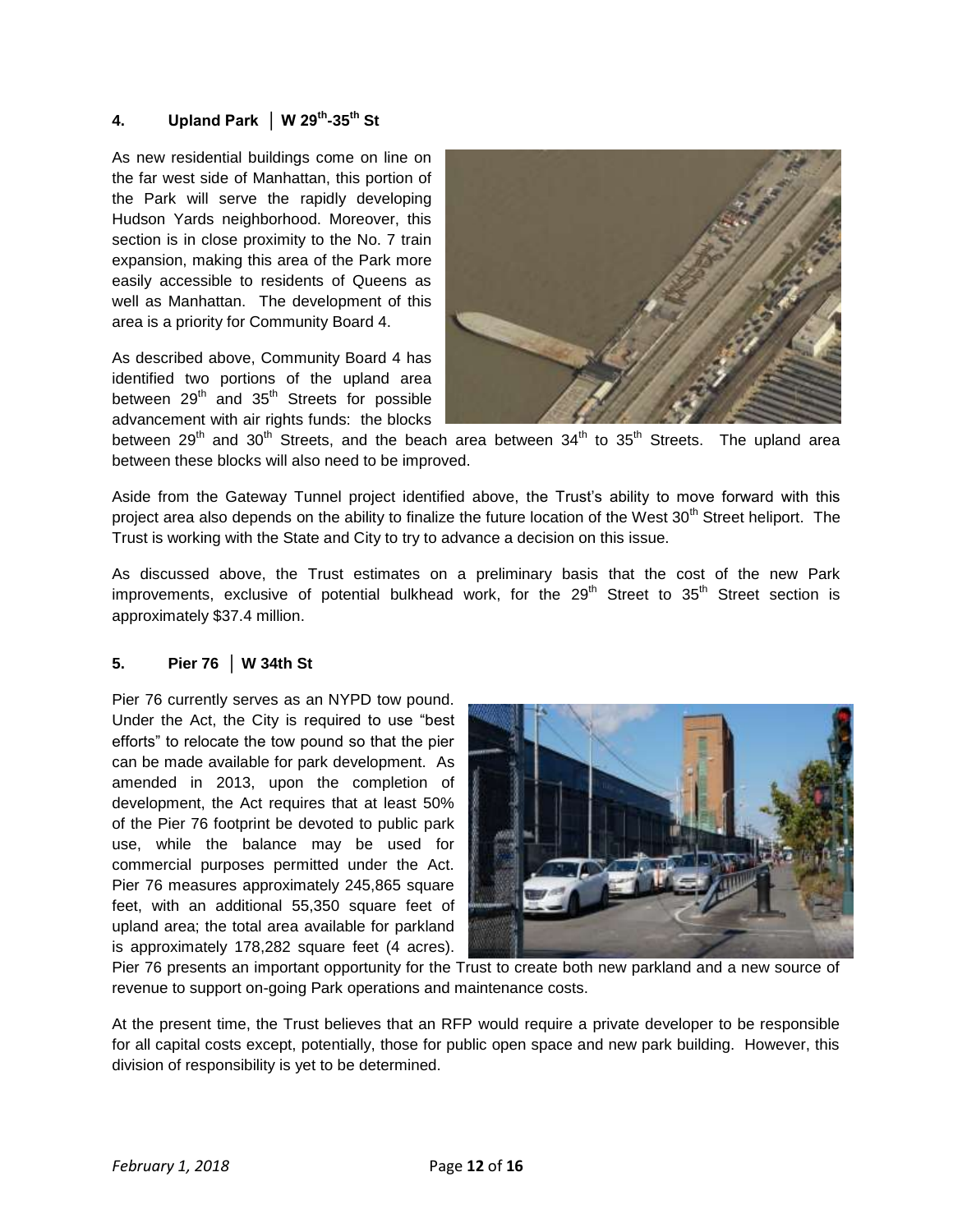The Trust projects that all development rights generated by the pier footprint would be used on-site. The planned redevelopment of Pier 76 depends on the following actions:

— The City identifies and commences development of an alternate tow pound facility.

— The Trust and/or the City undertakes an inspection and structural analysis of the existing Pier 76 piles.

— As with Pier 40, the Trust's plan is to first work in cooperation with the local community and elected officials to develop a use program and then issue an RFP. The private developer would be selected under the RFP to build the commercial, and perhaps public, portions of the pier once the tow pound relocation site and schedule are known.

— The Trust assumes that EIS, ULURP and business negotiations take place over a three year period.

Removing the tow pound from this part of the waterfront will add enormous value to the Park and its growing neighborhood, by providing a new publicly accessible open space resource with expansive views to the Hudson River. The commercial portion of the pier will be a source of operating revenue essential to making the Park fully self-sufficient.

#### **6. Pier 79 to Pier 84 Upland Park │ W 39th - 44th St**

The project area centered at the foot of  $42<sup>nd</sup>$  Street is one of the Park's busiest sections, receiving an estimated 4.2 million visitors per year. The area includes numerous tourist and commuter oriented commercial activities such as the Pier 79 ferry terminal, Circle-Line tours, World Yacht cruises, the Intrepid Sea, Air and Space Museum, and the City's Passenger Ship Terminal at its northern end.



An improved waterside esplanade is needed to link the

various activity nodes in this area of the Park. The project area measures approximately 102,149 square feet, and its construction cost is estimated on a preliminary basis at \$27.9 million.

Given the concentration of tourist and commuter activities located in this portion of the Park, a transportation or economic development grant is a potential alternative funding source if needed; the Trust has pursued such opportunities unsuccessfully in the past. Improvements would serve millions of tourists annually and also reduce the current traffic conflicts between cyclists, pedestrians, public buses, taxis and private vehicles entering the area.

The chart below identifies the elements of Hudson River Park that are still incomplete, and identifies, for each, the estimated construction cost and, where known, sources of funding. Note that the Governor's proposed \$50 million budget allocation for FY 18-19 and two pending air rights transactions are included as sources of funds.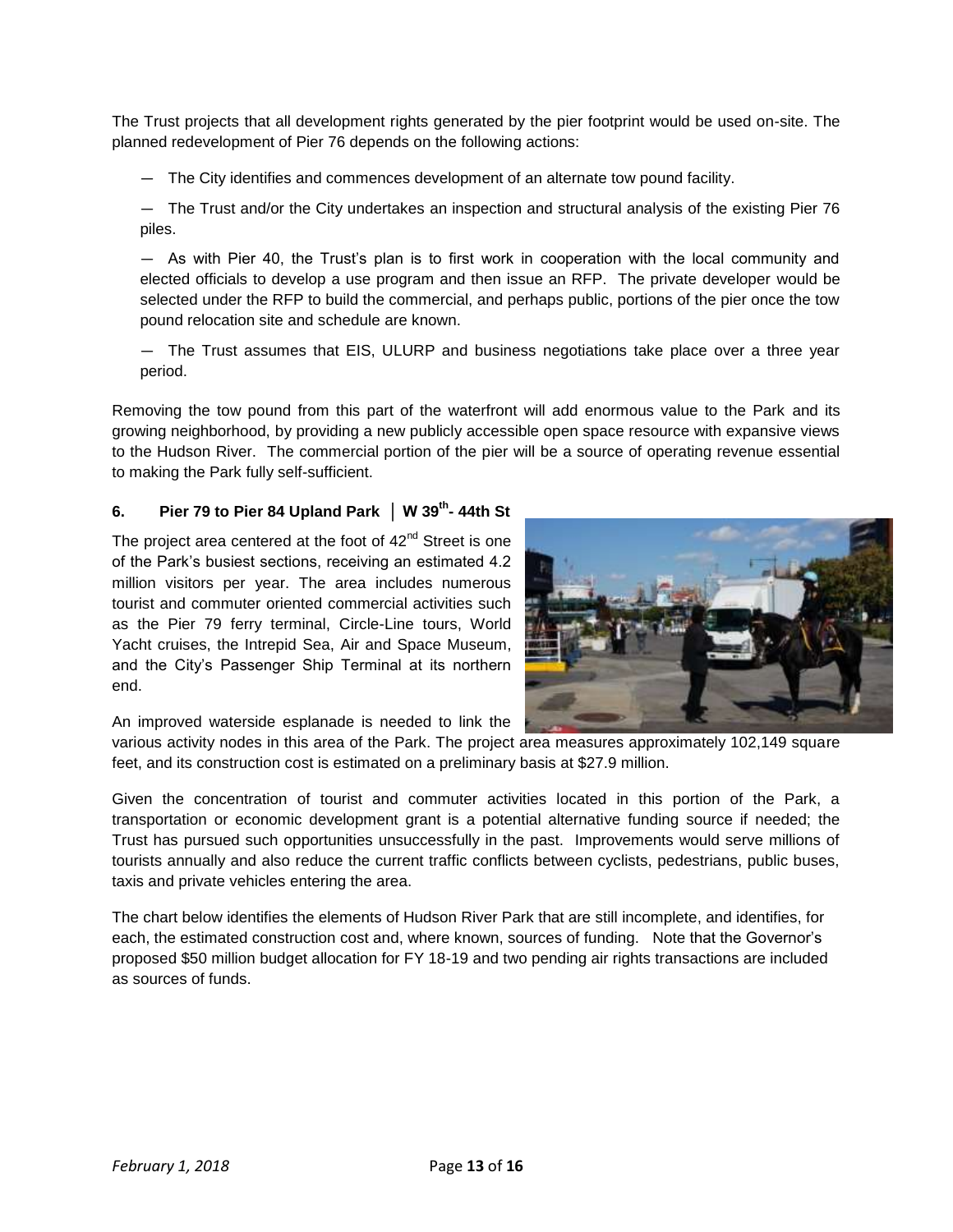| <b>CAPITAL PLAN - SOURCES &amp; USES NEW PARK CONSTRUCTION AND PIER 40 INFRASTRUCTURE</b> |                                        |                                |                         |                                |                             |                |                                 |
|-------------------------------------------------------------------------------------------|----------------------------------------|--------------------------------|-------------------------|--------------------------------|-----------------------------|----------------|---------------------------------|
|                                                                                           |                                        | Source(s) of Funds (millions)  |                         |                                |                             |                |                                 |
| Use of Funds (Capital Project)                                                            | <b>Estimated</b><br>Cost<br>(millions) | <b>NYC</b><br><b>Available</b> | <b>NYS</b><br>Available | <b>Restricted</b><br>Available | <b>Private</b><br>Available | Air<br>Rights* | <b>Source</b><br><b>Unknown</b> |
|                                                                                           |                                        |                                |                         |                                |                             |                |                                 |
| Pier 26 Park                                                                              | \$30.00                                | \$10.00                        |                         | \$10.00                        | \$10.00                     |                |                                 |
| <b>Pier 26 Estuarium</b>                                                                  | \$40.00                                |                                | \$10.10                 |                                |                             |                | \$29.90                         |
| Pier 40 Infrastructure*                                                                   | \$121.60                               | \$14.10                        | \$2.00                  |                                | \$5.50                      | \$100.00       |                                 |
| <b>Gansevoort Park</b>                                                                    | \$45.80                                |                                |                         | \$23.10                        |                             |                | \$22.70                         |
| <b>Gansevoort Park Building</b>                                                           | \$15.00                                |                                |                         |                                |                             |                | \$15.00                         |
| <b>Marine Portion of Gansevoort</b>                                                       | \$15.00                                |                                |                         |                                |                             |                | \$15.00                         |
| Pier 54 Connector*                                                                        | \$22.50                                | \$1.50                         | \$18.00                 | \$3.00                         |                             |                |                                 |
| Pier 55 (HRPT Portion)                                                                    | \$18.70                                | \$15.50                        | \$2.70                  | \$0.50                         |                             |                |                                 |
| <b>Pier 55 (Donor Portion)</b>                                                            | \$185.00                               |                                |                         |                                | \$185.00                    |                |                                 |
| Pier 57 Open Space*                                                                       | \$14.80                                |                                |                         |                                | \$14.80                     |                |                                 |
| <b>Chelsea Waterside Expansion</b>                                                        | \$8.00                                 |                                |                         |                                |                             | \$8.00         |                                 |
| W29th to W35th Park & Beach                                                               | \$37.40                                |                                |                         |                                |                             | \$27.40        | \$10.00                         |
| Pier 79 to Pier 84 Upland Park                                                            | \$27.90                                |                                |                         |                                |                             |                | \$27.90                         |
| Pier 97 & Upland Park                                                                     | \$29.80                                |                                | \$29.80                 |                                |                             |                |                                 |
| <b>Pier 97 Park Building</b>                                                              | \$6.50                                 |                                | \$6.50                  |                                |                             |                |                                 |
| <b>Pier 98-99 Marine Platform</b>                                                         | \$3.00                                 |                                | \$3.00                  |                                |                             |                |                                 |
| Pier 98-99 Esplanade                                                                      | \$3.50                                 |                                | \$0.40                  |                                |                             | \$3.10         |                                 |
|                                                                                           |                                        |                                |                         |                                |                             |                |                                 |
| <b>TOTALS</b>                                                                             | \$624.50                               | \$41.10                        | \$72.50                 | \$36.60                        | \$215.30                    | \$138.50       | \$120.50                        |
|                                                                                           |                                        |                                |                         |                                |                             |                |                                 |
| <b>Percentage Distribution</b>                                                            | 100%                                   | 7%                             | 12%                     | 6%                             | 34%                         | 22%            | 19%                             |

**Note:** Where designs for capital projects have not yet been prepared, cost estimates are preliminary and based on previous construction in Hudson River Park, adjusted for inflation. Preliminary costs have not yet been estimated for public space creation and improvements at Pier 40 and Pier 76 as conceptual plans and programming for those areas have yet to be developed; potential infrastructure costs for the pile-supported Pier 76 have not yet been analyzed or estimates prepared. Many bulkhead areas adjacent to identified projects have not yet been surveyed or their associated repair costs assessed. Costs assume a phasing schedule with annual escalations. The Governor's proposed \$50 million budget allocation is included. Air Rights source of funds includes two pending transactions not yet approved. Projects denoted with asterisk\* are presently under construction. Other than Pier 40, other major capital reconstruction projects are not listed.

As depicted above, funding for approximately \$120.5 million of the estimated costs to complete the park is yet to be determined or identified. The Trust is actively pursuing government and private sources, and additional air rights transactions, to fill this funding gap.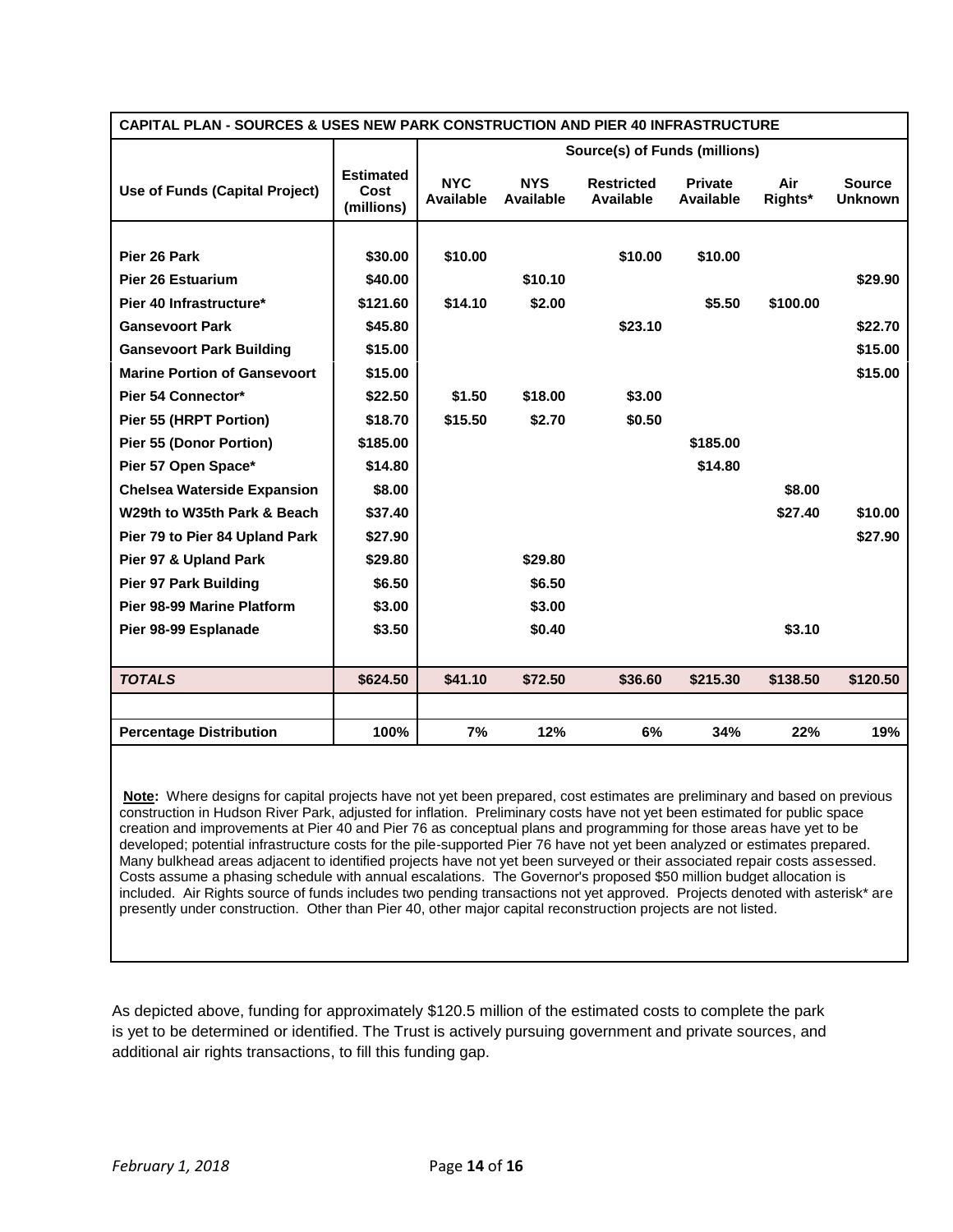# **Additional Information**

The Park's mandate under the Act is broader than creating and operating park space; the Trust also provides other benefits to New York City and New York State. For example, the Act designates the approximately 400 acres of Park waters as an "Estuarine Sanctuary," and required the Trust to work closely with the NYS Department of Environmental Conservation on an Estuarine Sanctuary Management Plan (ESMP) that would provide for: 1) conservation of marine resources; 2) environmental education and research; 3) public recreational use of the water section; and 4) authorized water dependent uses.

In the years since the ESMP was finalized, HRPT, working closely with the New York State Department of Environmental Conservation, has pursued all of these areas. Aside from making substantial progress on providing the public access to the river described under the Act and above, the Trust has also excelled in the realm of environmental education.

Over the last five years, Hudson River Park has emerged as a leader in New York City's environmental education field, hosting 400+ education programs and serving over 27,000 children and adults annually. Using the Hudson River waterfront as a classroom, Park educators showcase the River's value and wildlife through an extensive roster of K-12 field trips and public stewardship programs. Educating a diverse student population is a high priority; over 60% of the schools served each year have Title One status, and the majority of students live in NYC's outer boroughs. Staff also created New York's only science festival devoted specifically to marine science and coastal waters. This free annual festival includes over 40 participating universities, scientists and advocates and has served approximately 6,500 guests each year since its implementation in 2014.

The Park has also developed river research and community stewardship programs that contribute to scientific understanding and enhancement of the Park's estuarine sanctuary. In the last several years, staff members have taken a leadership role in two long-term research initiatives relating to microplastics and the role of oysters as agents for ecological health in the Park's pile fields. Hudson River Park has installed two "Hudson River Environmental Conditions Observing System" stations, and directly provides quality assurance for local data that informs a regional database on river conditions. We also facilitate other research on a broad range of matters ranging from enterococcus to benthic surveys to current profiling to fin fish.

In the coming year, staff will continue the process of updating the ESMP, including continuing to meet, discuss and review Sanctuary goals with the Technical Advisory Committee (TAC) formed in 2017. Staff expects to complete the ESMP in Fall 2018, following additional TAC and broader public review.

Another area of engagement is the Trust's annual free summer programming series. In 2017, over 61,000 people from New York City and the tri-state area came to the Park to enjoy a total of 116 family fitness, music, movie, and dance events. These 116 free events took place throughout the Park and included favorites such as Hudson RiverFlicks, Sunset Salsa, and the 18th Annual Blues BBQ, which was attended by more than 10,000 people.

In 2017, the Trust also experimented with extending the programming season into Spring and Fall. Highlights include the afternoon Hudson RiverKids sessions that were very well attended by Tribeca neighborhood families, as well as Healthy on the Hudson fitness classes.

#### **Governance**

As provided in the Act, Hudson River Park is a joint venture between the City and State of New York, with a unique operating framework relative to other parks. The Act also created the Trust as a New York State public benefit corporation mandated to design, construct, operate and maintain the Park. The Trust is